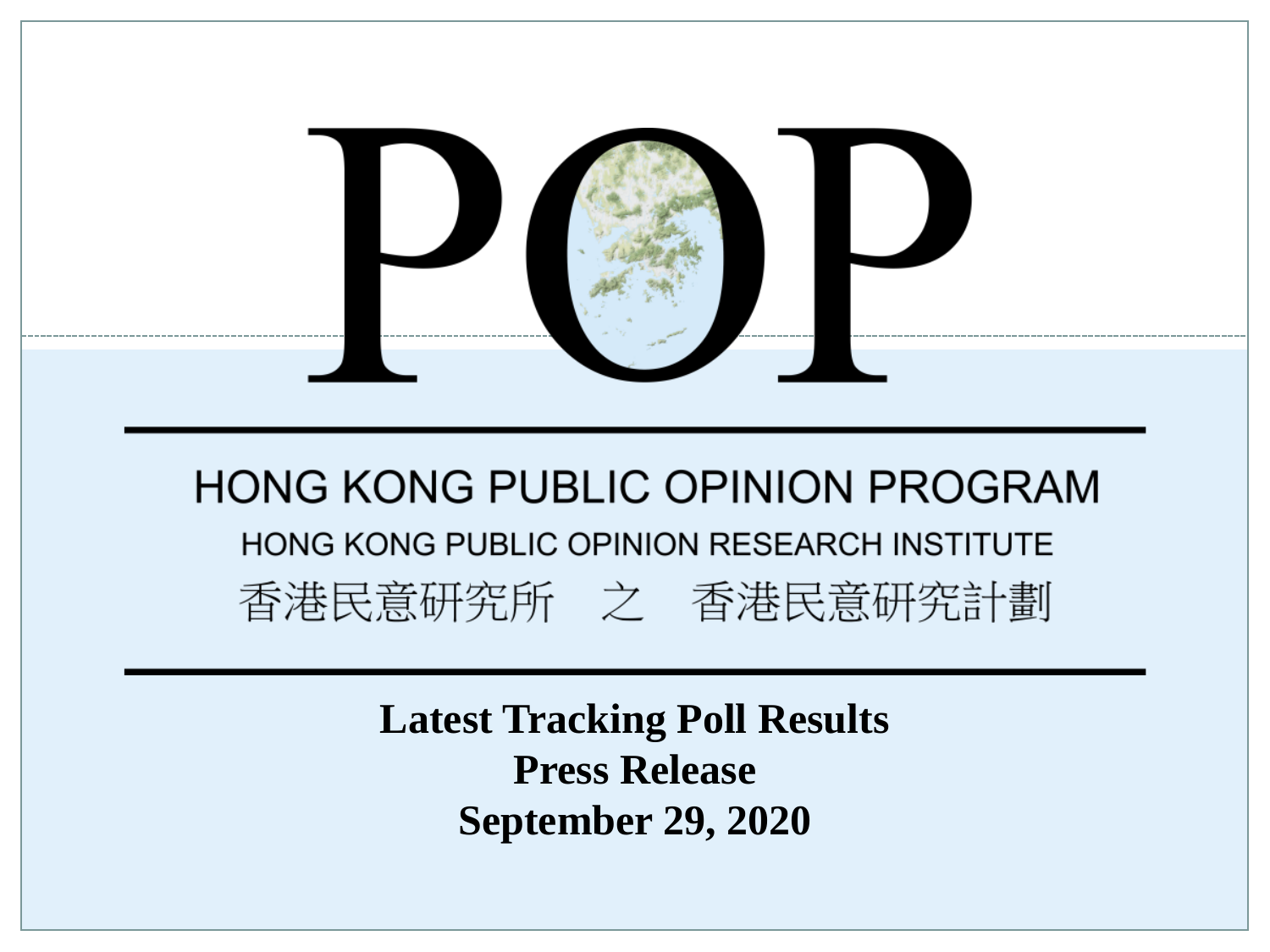## **Contact Information**

- Date of survey: 21-24/9/2020
- Survey method: Random telephone survey conducted by real interviewers
- Target population: Cantonese-speaking Hong Kong residents aged 18+
- Sample size: 1,013 (including 502 landline and 511 mobile samples)
- Effective response rate: 61.5%
- Sampling error: Sampling error of percentages not more than +/-4%, that of net values not more than  $+/-6\%$  and that of ratings not more than  $+/-2.0$  at 95% conf. level
- Weighting method: Rim-weighted according to figures provided by the Census and Statistics Department. The gender-age distribution of the Hong Kong population came from "Mid-year population for 2019", while the educational attainment (highest level attended) distribution and economic activity status distribution came from "Women and Men in Hong Kong - Key Statistics (2019 Edition)".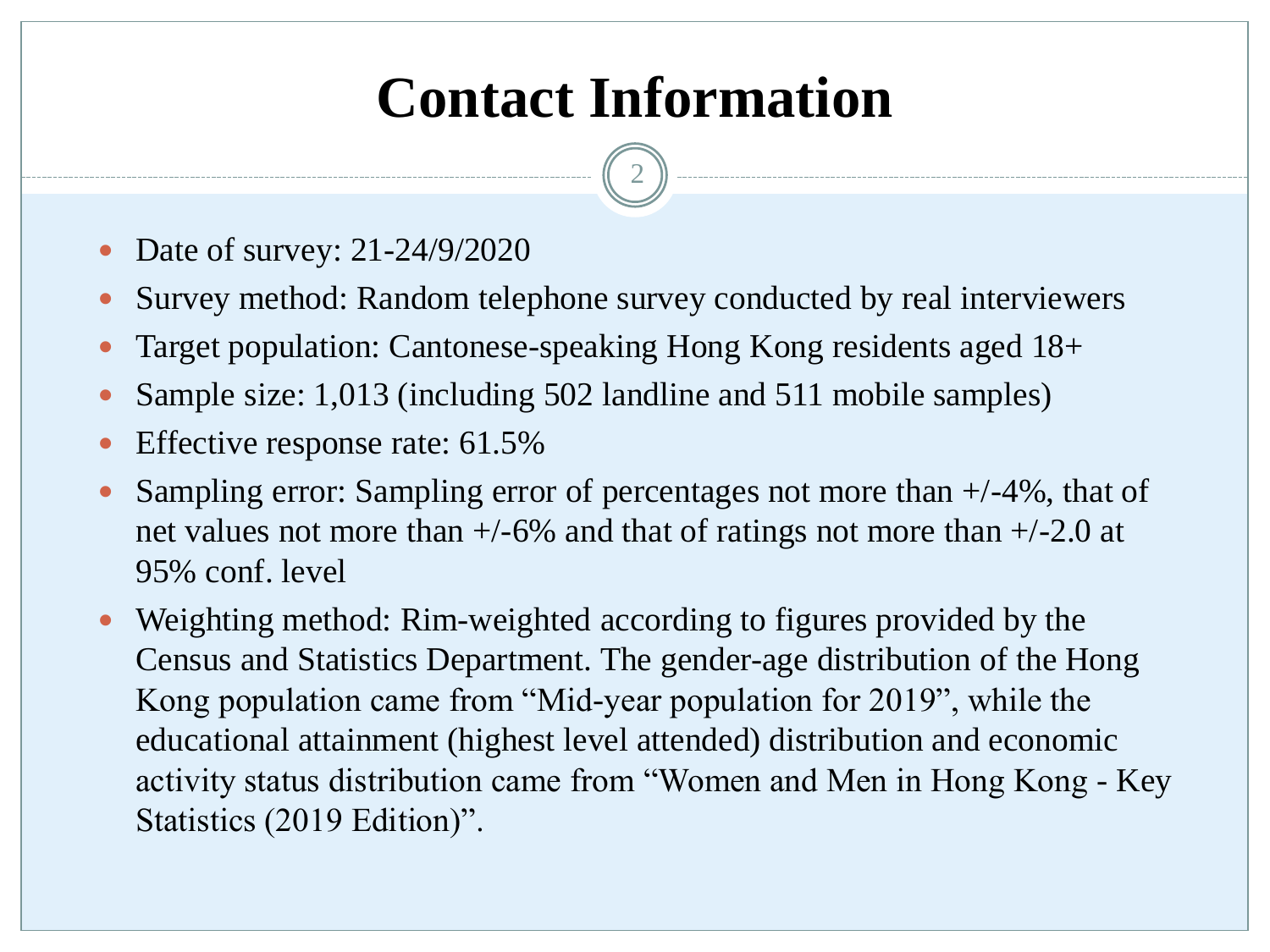## **Survey Topic**

- Popularity of Chief Executive
- Popularity of HKSAR Government
	- People's satisfaction in the HKSAR Government
	- People's trust in the HKSAR Government
	- People's appraisals of society's conditions
- Public Sentiment Index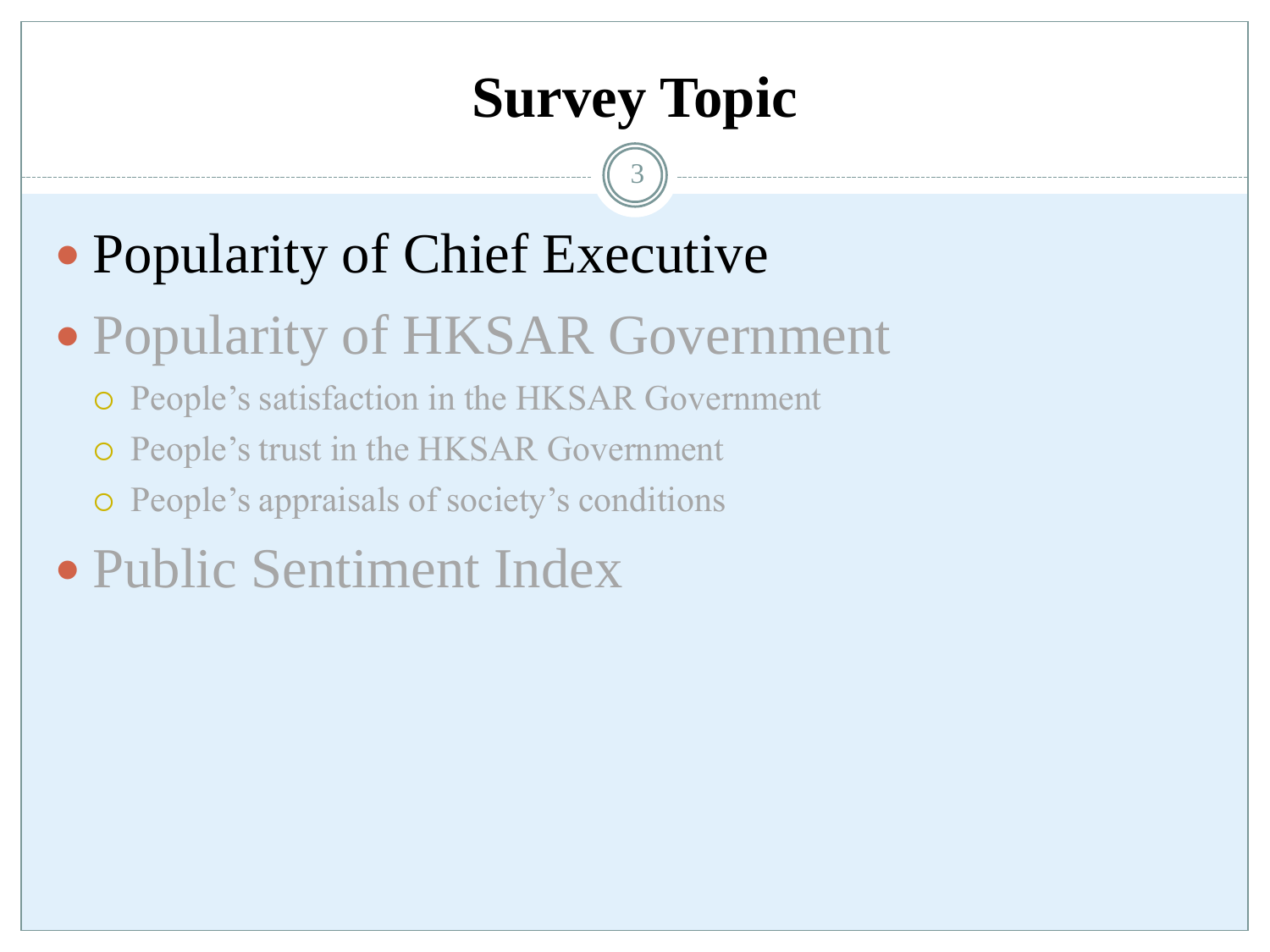### **Survey Result - Popularity of Chief Executive**

4

# **Popularity of Chief Executive**

|                         |                          | 31/8-4/9/2020 | 21-24/9/2020 | <b>Change</b>            | <b>Record</b>               |
|-------------------------|--------------------------|---------------|--------------|--------------------------|-----------------------------|
| <b>CE</b><br>Carrie Lam | Rating                   | 28.1          | 27.5         | $\blacktriangledown$ 0.5 | Record low since Aug. 2020  |
|                         | Vote of<br>confidence    | 21\%          | 17%          | $\blacktriangledown$ 3%  | Record low since May 2020   |
|                         | Vote of<br>no confidence | 69%           | $71\%$       | $\triangle 2\%$          | Record high since Aug. 2020 |
|                         | Net approval<br>rate     | $-48%$        | $-53%$       | $\blacktriangledown$ 5%  | Record low since Aug. 2020  |

 Our latest survey shows that the popularity rating of CE Carrie Lam now stands at 27.5 marks. 47% participants give her 0 rating. Her approval rate is 17%, disapproval rate 71%, giving a net popularity of negative 53 percentage points. All popularity figures have not changed much from half a month ago.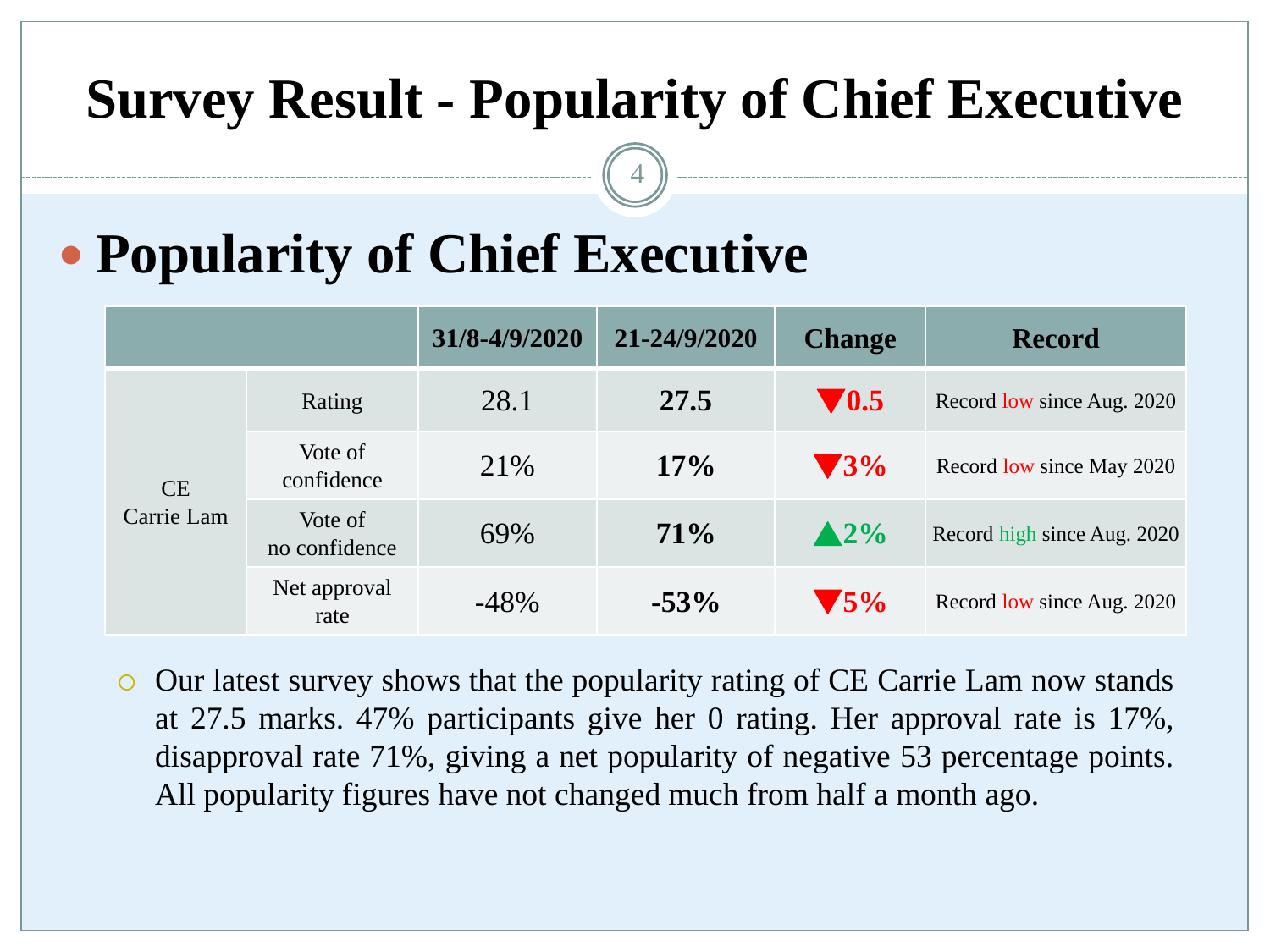

調查月份 **Month of Survey**

『唔會』 百分比以負向表示。 Percentage of 'No' is presented as negative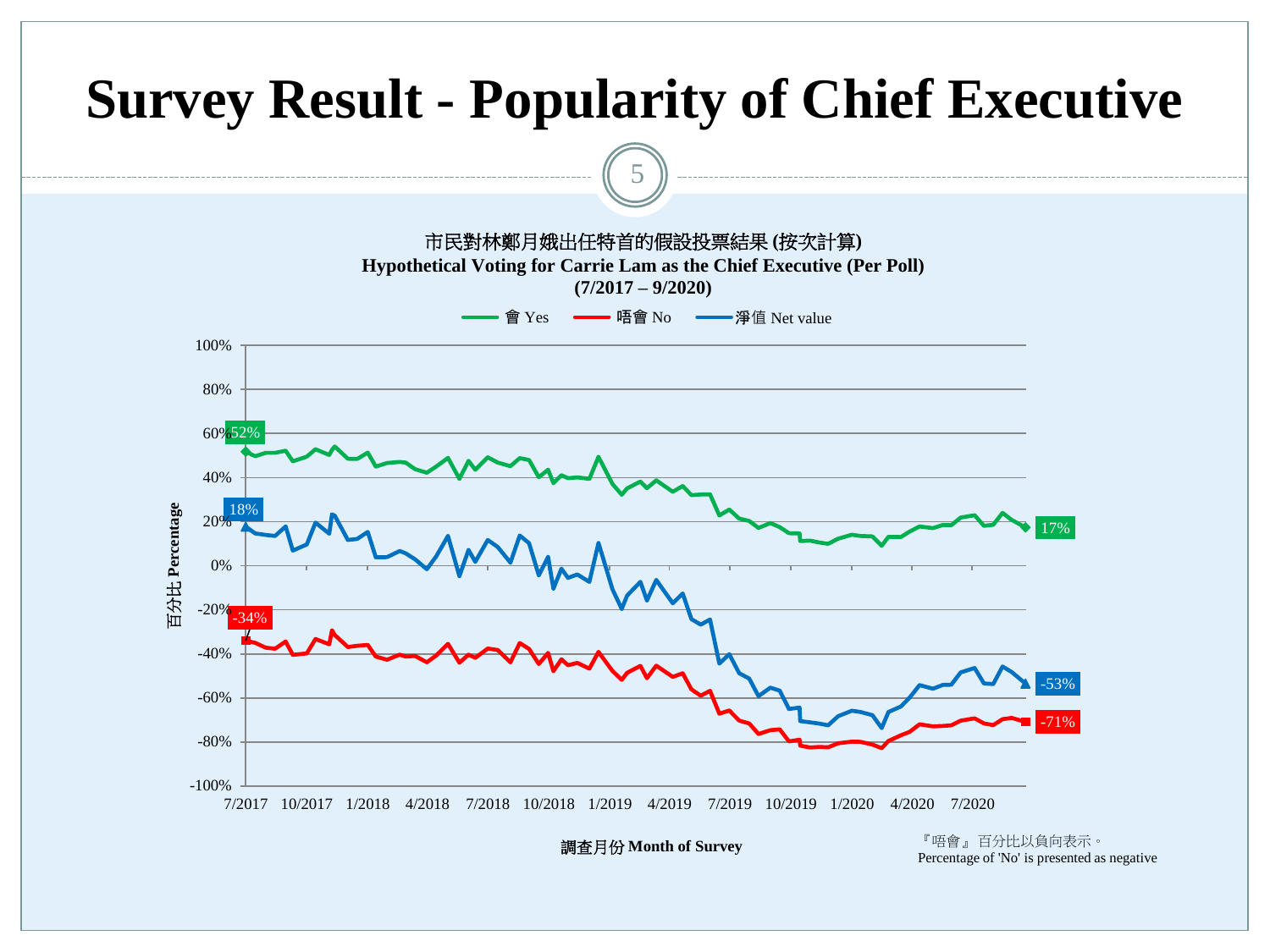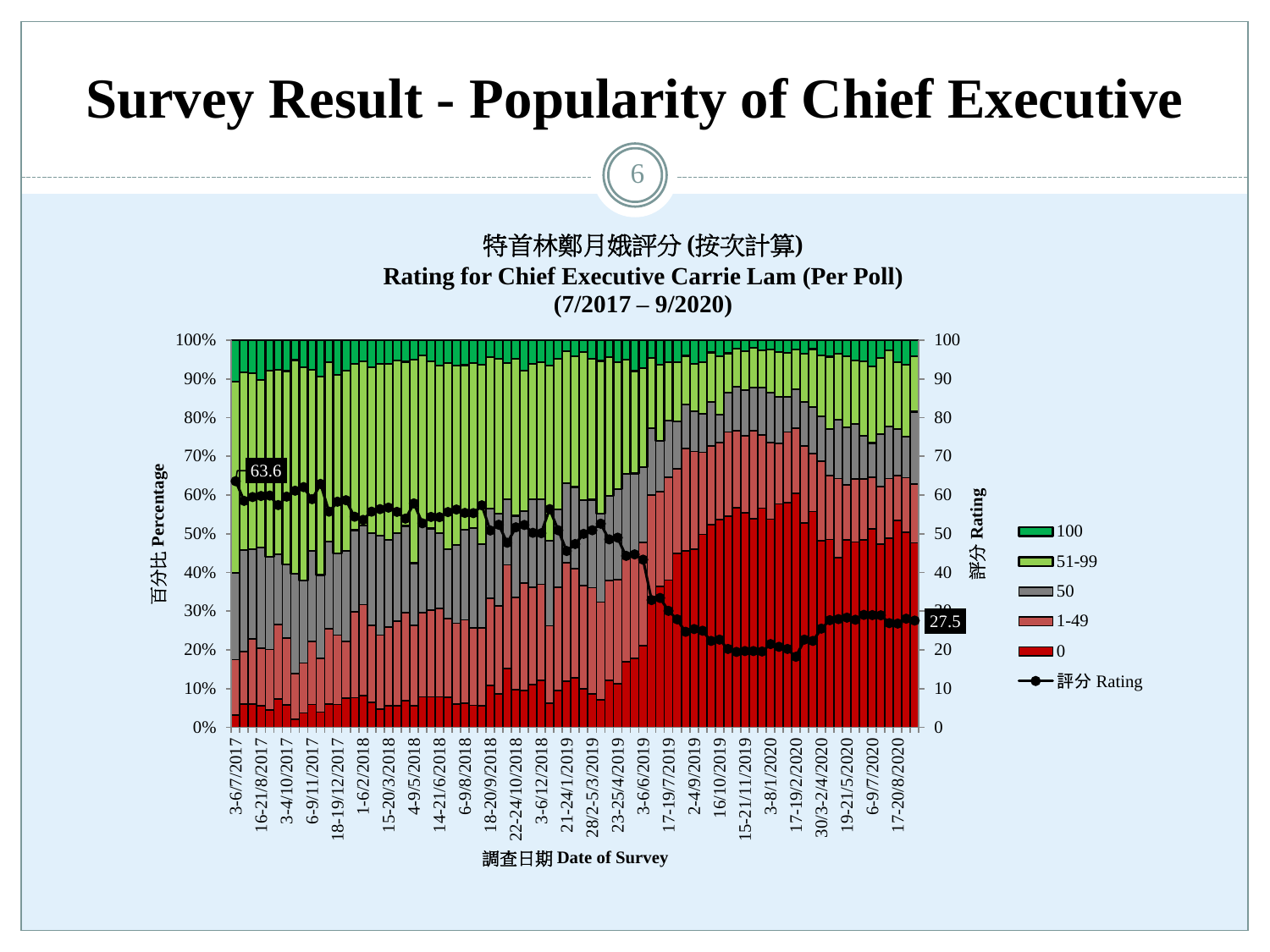## **Survey Topic**

- Popularity of Chief Executive
- Popularity of HKSAR Government
	- People's satisfaction in the HKSAR Government
	- People's trust in the HKSAR Government
	- People's appraisals of society's conditions
- Public Sentiment Index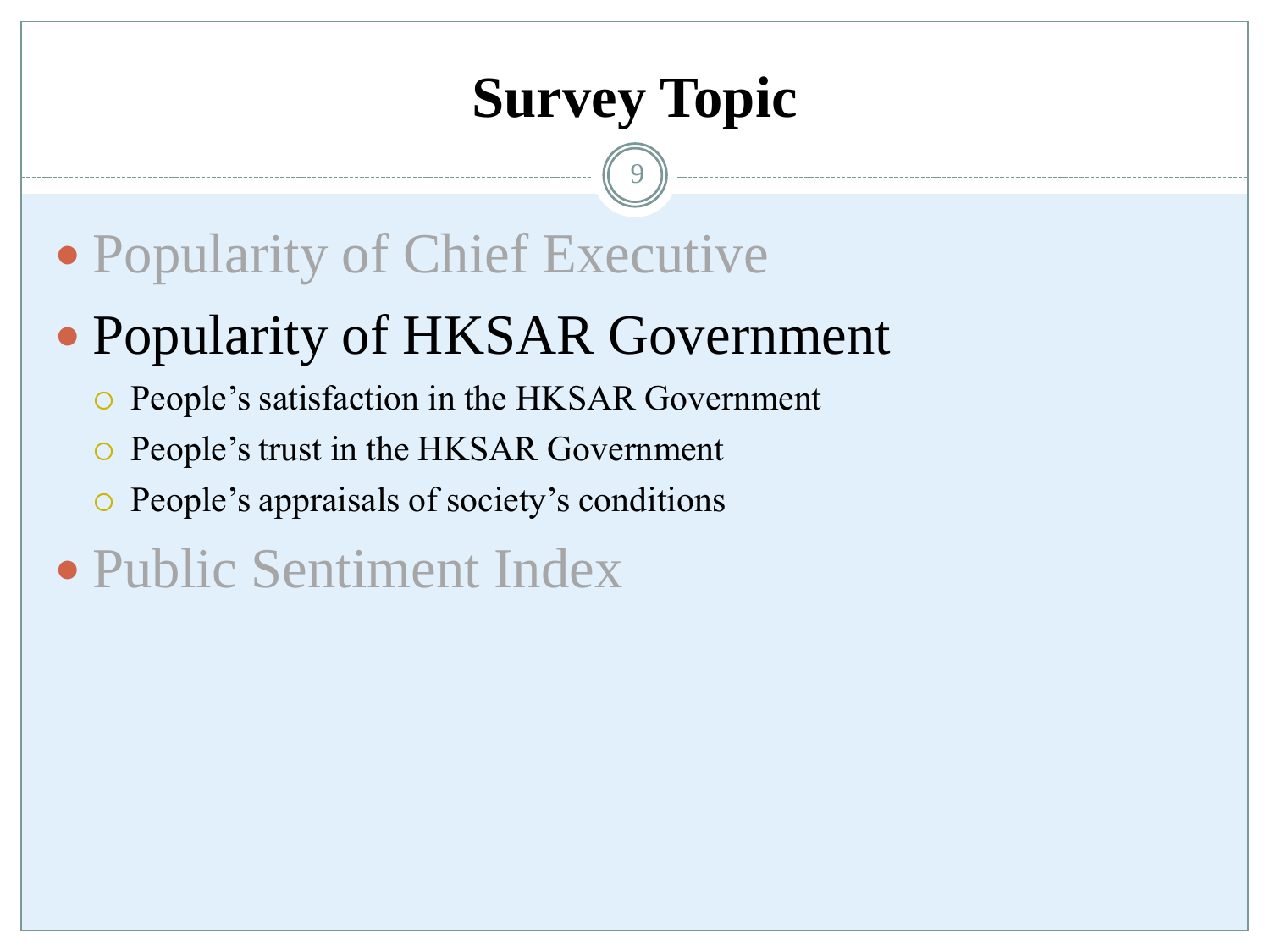#### **Survey Result - Popularity of HKSAR Government**

10

### **People's satisfaction in the HKSAR Government**

|                       | 17-20/8/2020 | 21-24/9/2020 | <b>Change</b>            | <b>Record</b>              |
|-----------------------|--------------|--------------|--------------------------|----------------------------|
| Satisfaction rate     | 20%          | 17%          | $\blacktriangledown$ 3%  | Record low since Jun. 2020 |
| Dissatisfaction rate  | 65%          | 63%          | $\blacktriangledown 2\%$ | Record low since May 2019  |
| Net satisfaction rate | $-45%$       | $-46%$       | $\blacktriangledown$ <1% | Record low since Jul. 2020 |
| Mean value            | 2.1          | 2.1          | $\triangle$ < 0.1        | Record high since May 2019 |

 Regarding the HKSAR Government, the latest satisfaction rate is 17%, whereas 63% were dissatisfied, thus net satisfaction stands at negative 46 percentage points. The mean score is 2.1, meaning close to "quite dissatisfied" in general.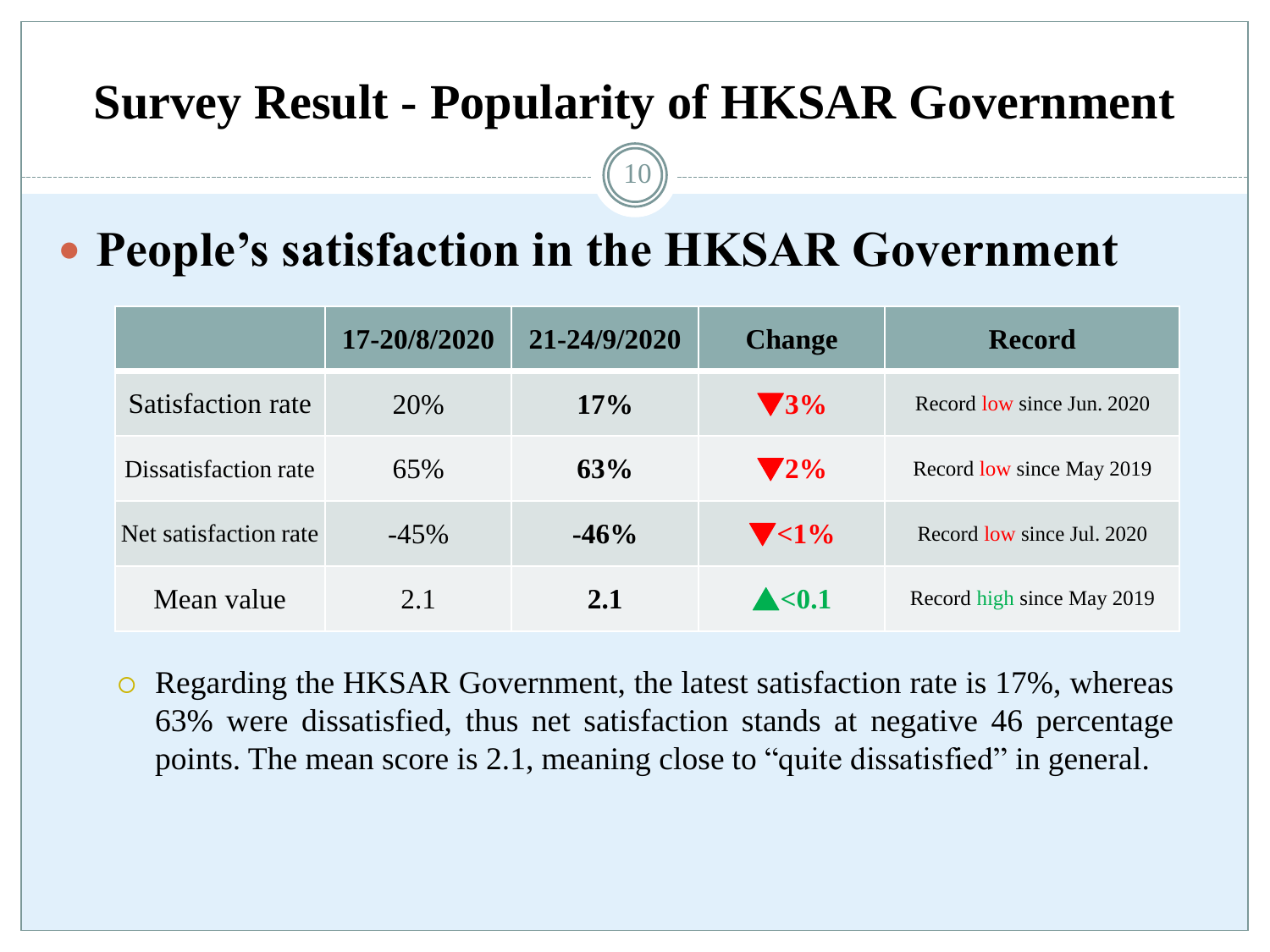#### **Survey Result - Popularity of HKSAR Government**

11

### **People's trust in the HKSAR Government**

|                 | 17-20/8/2020 | 21-24/9/2020 | <b>Change</b>           | <b>Record</b>              |
|-----------------|--------------|--------------|-------------------------|----------------------------|
| <b>Trust</b>    | 30%          | 27%          | $\blacktriangledown$ 4% | Record low since Jul. 2020 |
| <b>Distrust</b> | 59%          | 55%          | $\blacktriangledown$ 4% | Record low since May 2019  |
| Net trust       | $-29\%$      | $-28%$       | $\blacktriangle 1\%$    | Record high since May 2019 |
| Mean value      | 2.4          | 2.4          | $\blacktriangle < 0.1$  | Record high since May 2019 |

 Regarding people's trust in the HKSAR Government, 27% of the respondents expressed trust, 55% expressed distrust. The net trust value is negative 28 percentage points. The mean score is 2.4, meaning between "quite distrust" and "half-half" in general. The figures above are more or less the same as last month.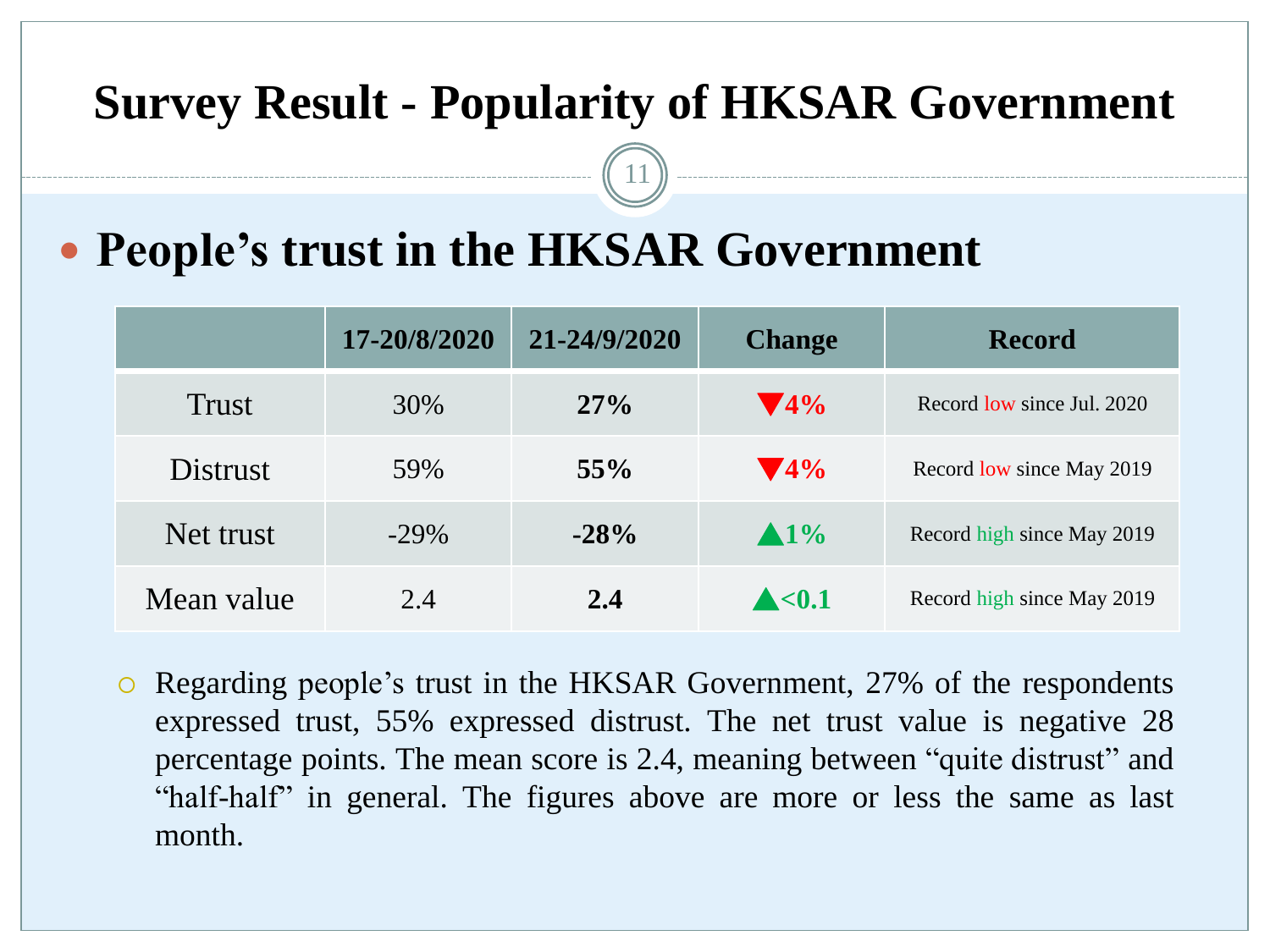#### **Survey Result - Popularity of HKSAR Government**

12

### **People's appraisals of society's conditions**

|                      | 17-20/8/2020 | 21-24/9/2020 | <b>Change</b>   | <b>Record</b>               |
|----------------------|--------------|--------------|-----------------|-----------------------------|
| Livelihood condition | $-57\%$      | $-51\%$      | $\triangle 6\%$ | Record high since Jul. 2020 |
| Economic condition   | $-61\%$      | $-57\%$      | $\triangle 4\%$ | Record high since Jul. 2020 |
| Political condition  | $-68\%$      | $-65\%$      | $\triangle 4\%$ | Record high since May 2019  |

 People's net satisfaction rates with the current livelihood, economic and political conditions are negative 51, negative 57 and negative 65 percentage points respectively. The figures above are more or less the same as last month.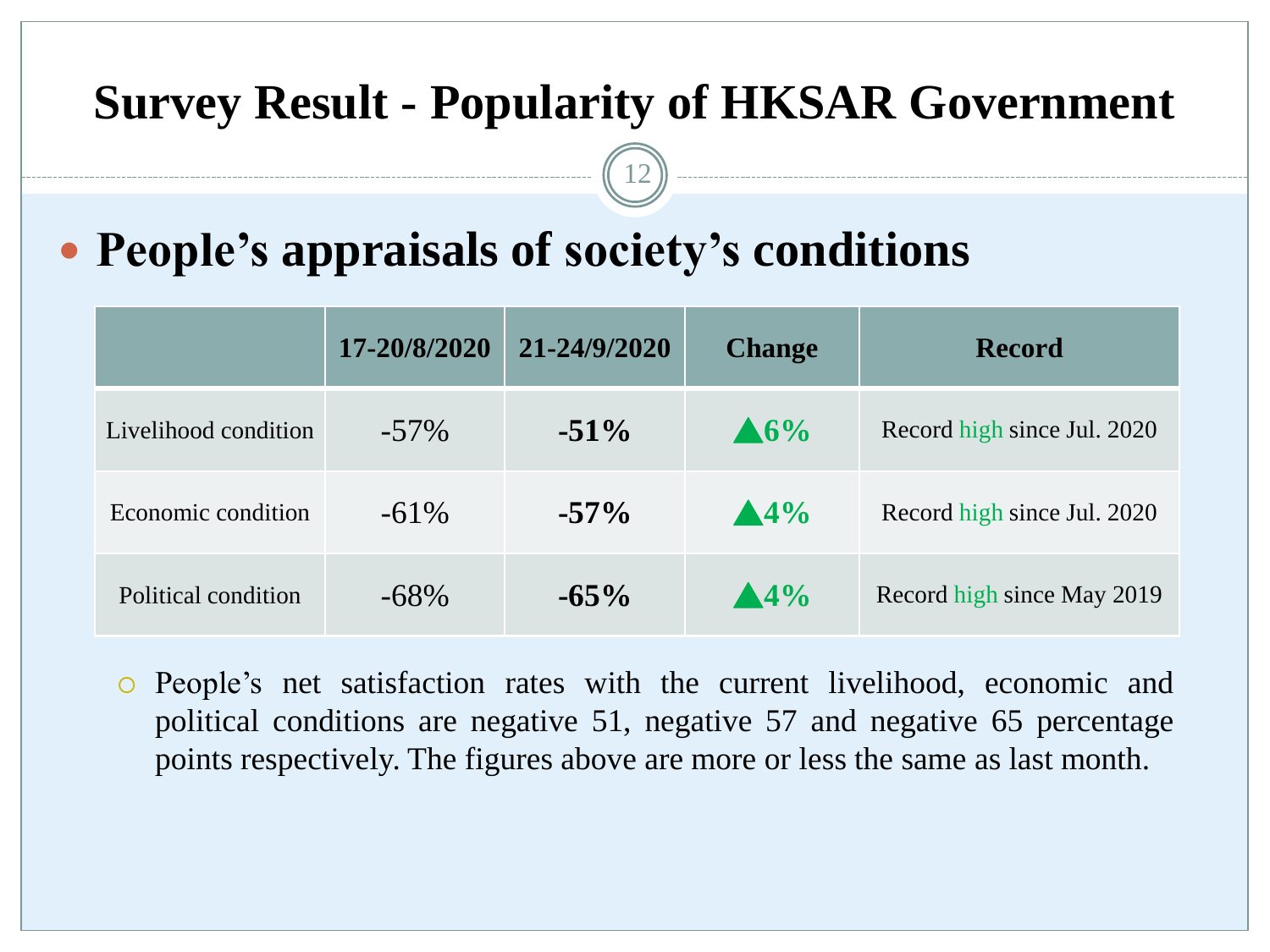## **Survey Topic**

- Popularity of Chief Executive
- Popularity of HKSAR Government
	- People's satisfaction in the HKSAR Government
	- People's trust in the HKSAR Government
	- People's appraisals of society's conditions
- Public Sentiment Index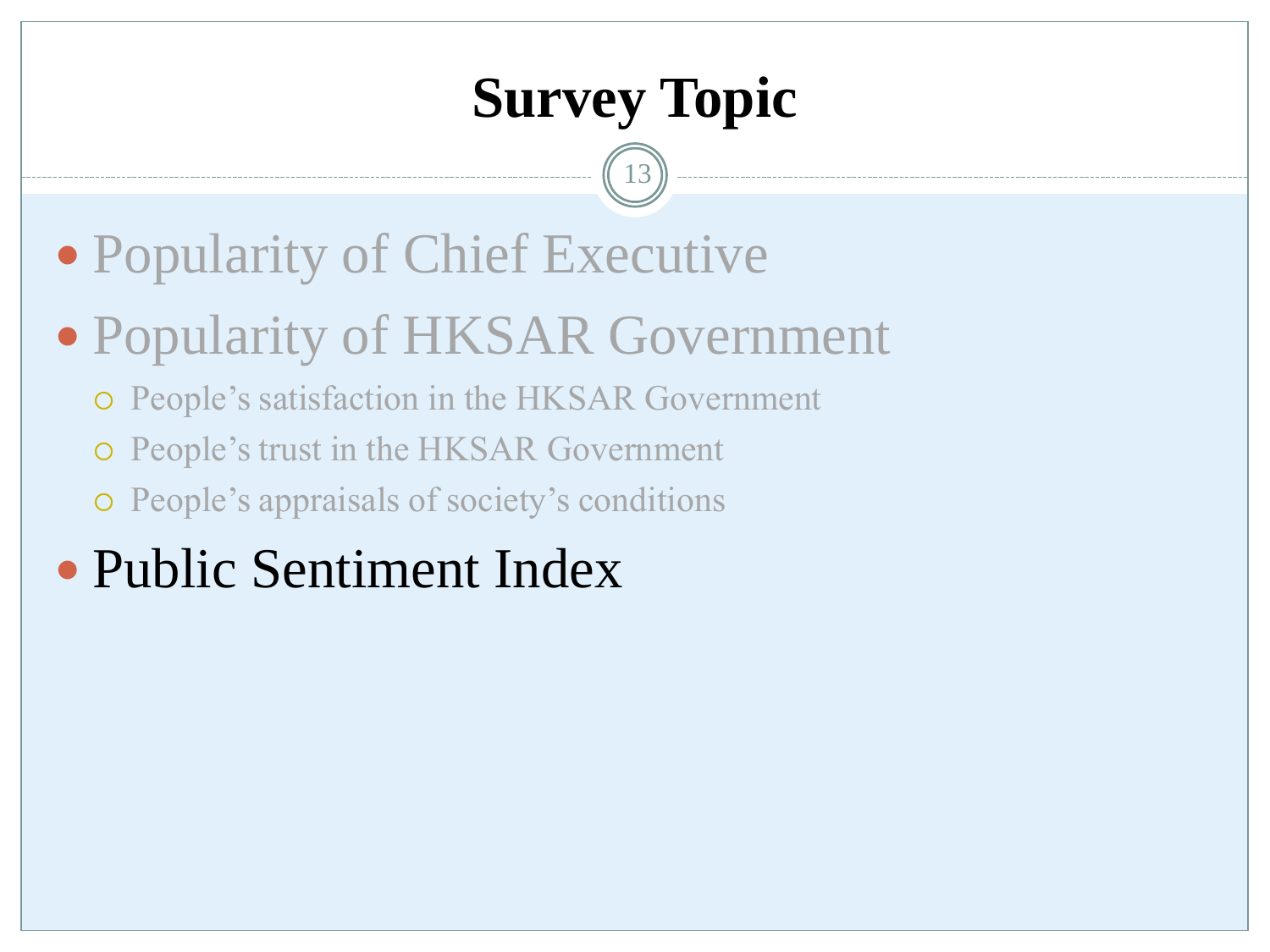### **Survey Result - Public Sentiment Index**

14

### **Public Sentiment Index (PSI)**

|                                        | 4/9/2020 | 24/9/2020 | <b>Change</b>        | <b>Record</b>               |
|----------------------------------------|----------|-----------|----------------------|-----------------------------|
| <b>Public Sentiment</b><br>Index (PSI) | 57.9     | 60.8      | $\blacktriangle$ 3.0 | Record high since Aug. 2019 |
| Government<br>Appraisal (GA)           | 65.2     | 65.2      | $\blacktriangle 0.1$ | Record high since Jul. 2019 |
| <b>Society Appraisal</b><br>(SA)       | 52.2     | 57.4      | $\blacktriangle$ 5.2 | Record high since Jan. 2020 |

- All PSI, GA and SA scores range between 0 to 200, with 100 meaning normal.
- The latest PSI stands at 60.8, up by 3.0 points from early September. It can be considered as among the worst 1% across the past 20 years or so. Two component scores of PSI can both be considered as among the worst 1% across the past 20 years or so.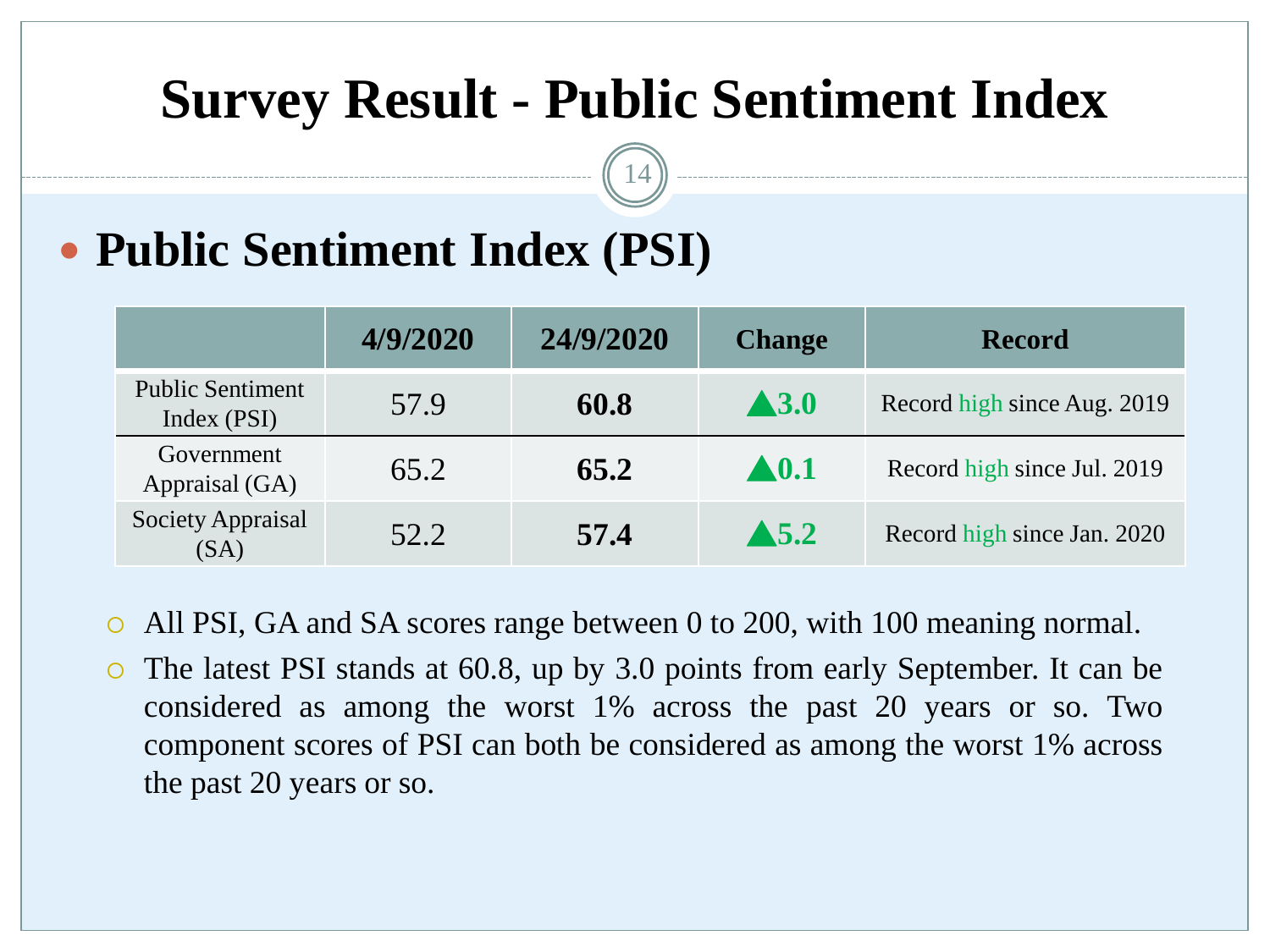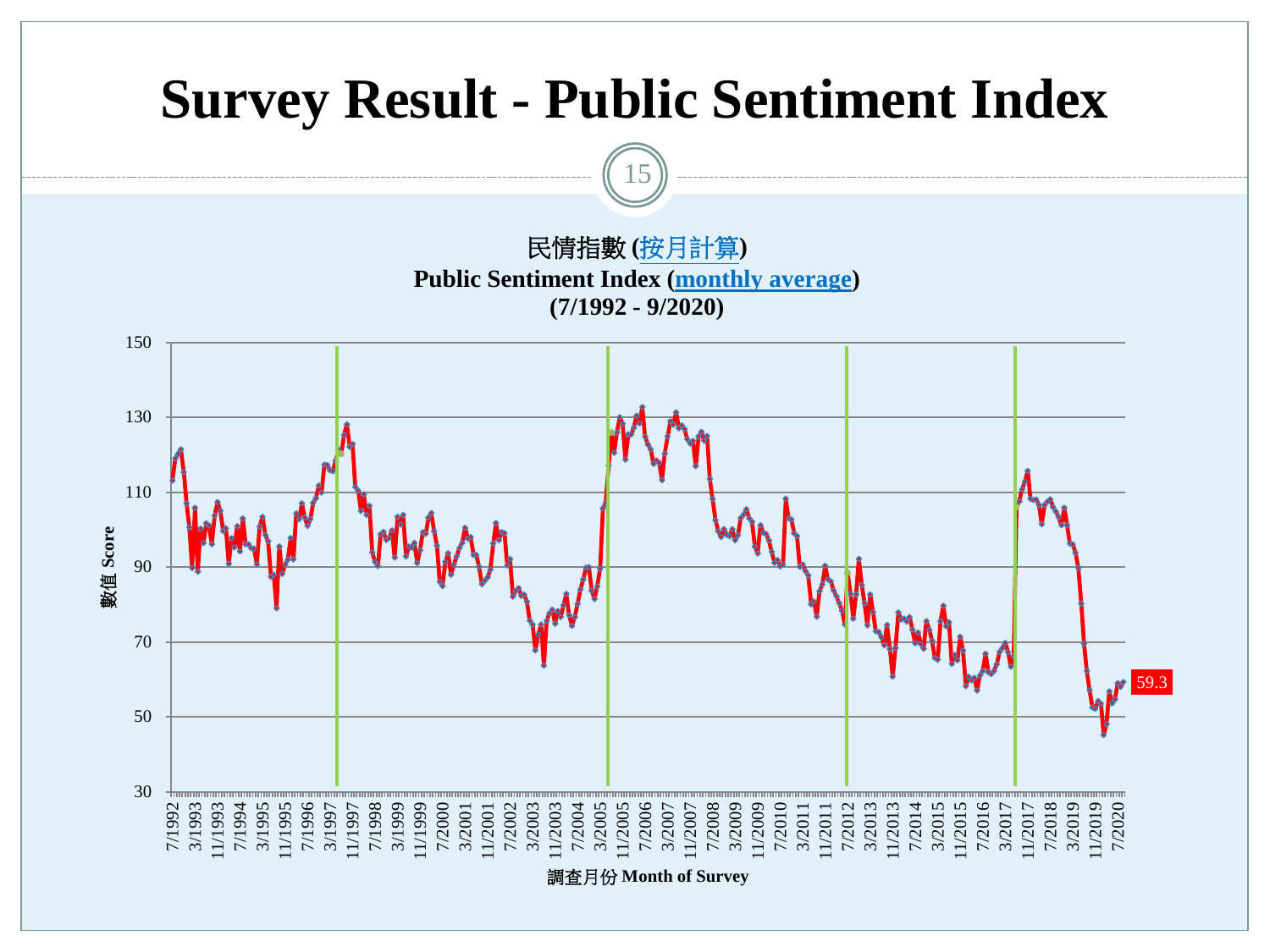

**Community Democracy Project - Community Health Module Press Release September 29, 2020**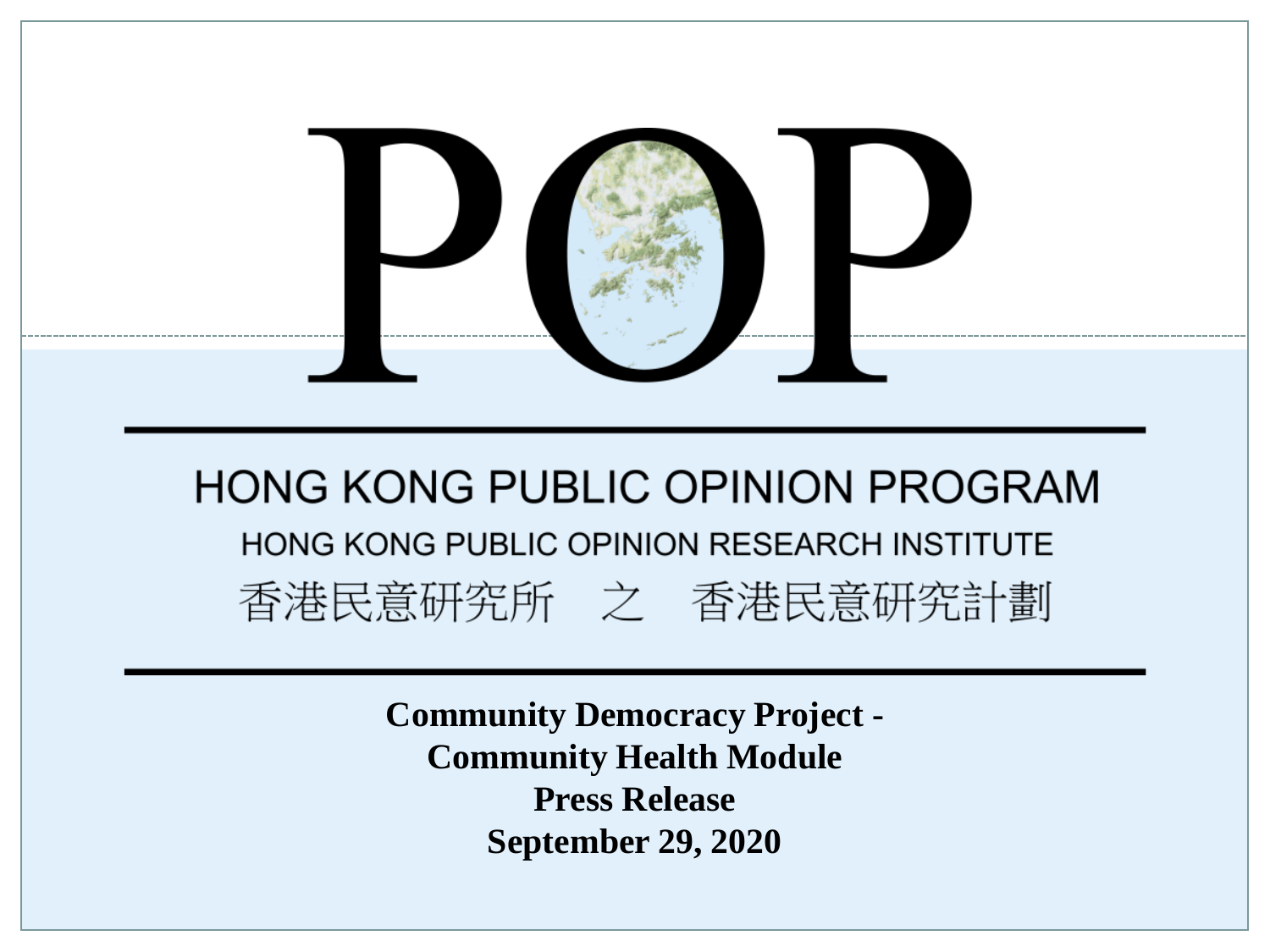## **Contact Information - PENRI**

|                   | <b>HKPOP Panel</b>                                                                                                                                                                                                                                                                                                                                           |
|-------------------|--------------------------------------------------------------------------------------------------------------------------------------------------------------------------------------------------------------------------------------------------------------------------------------------------------------------------------------------------------------|
| Date of survey    | September 15, 3pm – September 28, 3pm                                                                                                                                                                                                                                                                                                                        |
| Survey method     | Online survey                                                                                                                                                                                                                                                                                                                                                |
| Target population | Hong Kong residents aged $12+$                                                                                                                                                                                                                                                                                                                               |
| Total sample size | 13,299                                                                                                                                                                                                                                                                                                                                                       |
| Response rate     | 12.8%                                                                                                                                                                                                                                                                                                                                                        |
| Sampling error    | Sampling error of percentages at $+/-1\%$ at 95% confidence level                                                                                                                                                                                                                                                                                            |
| Weighting method  | The figures are rim-weighted according to 1) gender-age distribution of<br>Hong Kong population and by District Councils population figures from<br>Census and Statistics Department; 2) Voting results of District Councils<br>Election from Registration and Electoral Office; 3) rating distribution of<br>Chief Executive from regular tracking surveys. |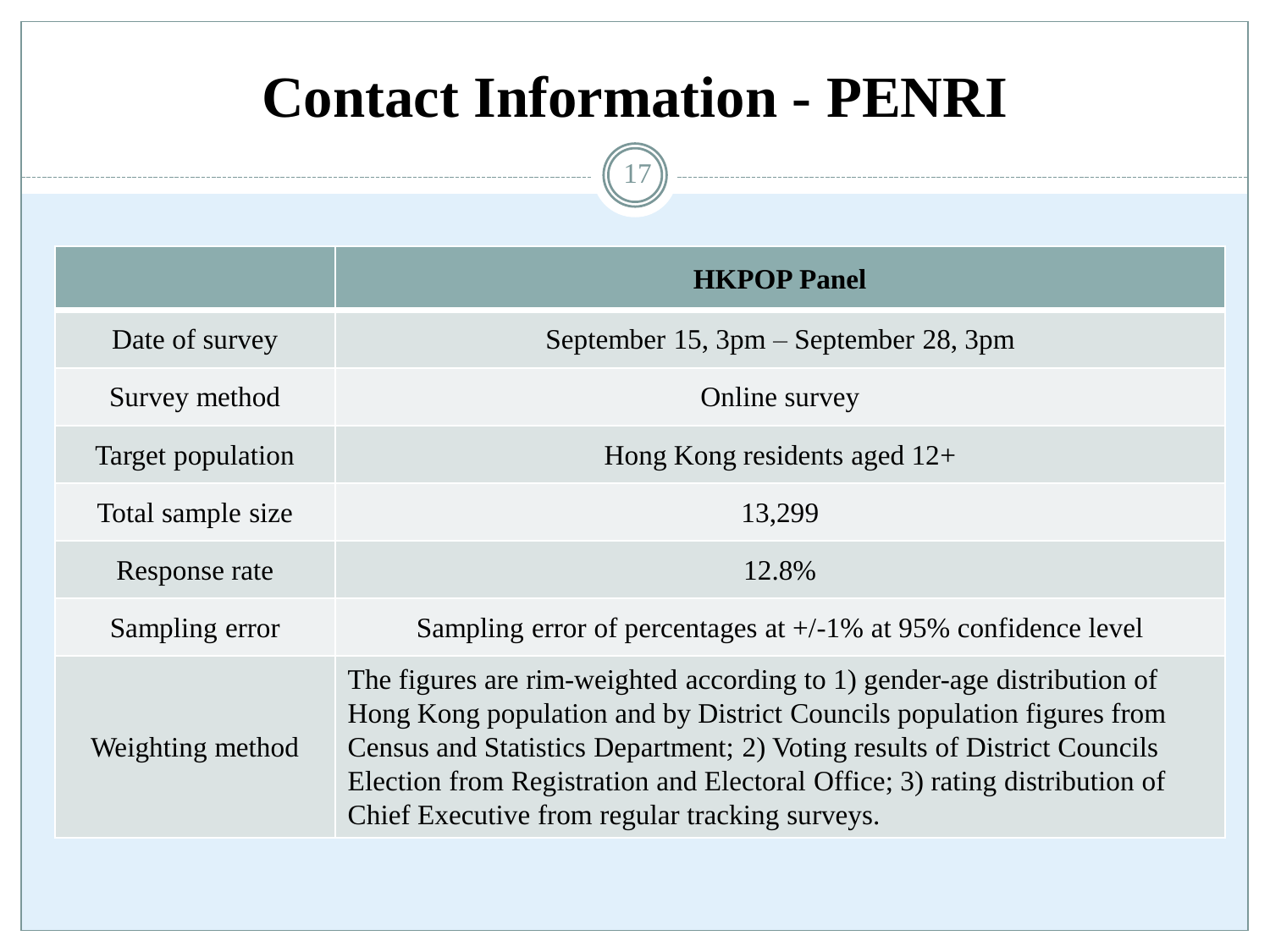# **Survey Result - PENRI**



| <b>Date of Publication</b>                                  |   | 13/9 14/9      |                |                         |                         |   |                                                                                                                                                                                                                                                                                                                                                                                                                                   |                         |                         |                                                |                |                |                         |                  | 15/9 16/9 17/9 18/9 19/9 20/9 21/9 22/9 23/9 24/9 25/9 26/9 27/9 28/9 29/9           |   |   |
|-------------------------------------------------------------|---|----------------|----------------|-------------------------|-------------------------|---|-----------------------------------------------------------------------------------------------------------------------------------------------------------------------------------------------------------------------------------------------------------------------------------------------------------------------------------------------------------------------------------------------------------------------------------|-------------------------|-------------------------|------------------------------------------------|----------------|----------------|-------------------------|------------------|--------------------------------------------------------------------------------------|---|---|
| <b>Imported Cases(Ytd)</b>                                  |   | 8              |                | $\overline{\mathbf{4}}$ | $\overline{\mathbf{4}}$ | 3 | $\mathbf{1}$                                                                                                                                                                                                                                                                                                                                                                                                                      | 9                       | 19                      | $\overline{\mathbf{4}}$                        | $\overline{5}$ |                | $\overline{\mathbf{4}}$ | $\boldsymbol{0}$ |                                                                                      | 5 | 7 |
| <b>Local Infection Cases(Ytd)</b>                           | 9 | 11             | <b>12</b>      | $\mathbf{0}$            | 5                       | 6 | $\overline{2}$                                                                                                                                                                                                                                                                                                                                                                                                                    | $\overline{\mathbf{4}}$ | $\overline{\mathbf{4}}$ | $\overline{2}$                                 | 3              | $\overline{2}$ | $\overline{3}$          | $\overline{2}$   | $\mathbf{0}$                                                                         |   | 3 |
| Post-Epidemic Work Resumption<br>Index (PEWRI)              |   |                | 15.1 11.9 11.9 | $\sqrt{2}$              |                         |   | $\frac{1}{\sqrt{1-\frac{1}{\sqrt{1-\frac{1}{\sqrt{1-\frac{1}{\sqrt{1-\frac{1}{\sqrt{1-\frac{1}{\sqrt{1-\frac{1}{\sqrt{1-\frac{1}{\sqrt{1-\frac{1}{\sqrt{1-\frac{1}{\sqrt{1-\frac{1}{\sqrt{1-\frac{1}{\sqrt{1-\frac{1}{\sqrt{1-\frac{1}{\sqrt{1-\frac{1}{\sqrt{1-\frac{1}{\sqrt{1-\frac{1}{\sqrt{1-\frac{1}{\sqrt{1-\frac{1}{\sqrt{1-\frac{1}{\sqrt{1-\frac{1}{\sqrt{1-\frac{1}{\sqrt{1-\frac{1}{\sqrt{1-\frac{1}{\sqrt{1-\frac{1$ |                         | $\sqrt{2}$              | $\frac{1}{2}$ $\frac{1}{2}$ $\frac{1}{2}$      |                |                | $\sqrt{2}$              | $\frac{1}{2}$    |                                                                                      |   |   |
| Post-Epidemic Public-Facilities<br>Re-open Index (PEPRI)    |   |                | 16.8 13.2 13.2 |                         |                         |   | $\begin{array}{cccc} \begin{array}{cccc} \end{array} & \begin{array}{cccc} \end{array} & \begin{array}{cccc} \end{array} & \begin{array}{cccc} \end{array} & \begin{array}{cccc} \end{array} \end{array}$                                                                                                                                                                                                                         |                         | $\sqrt{2}$              | $\frac{1}{2}$                                  |                |                | $\sqrt{2}$              |                  |                                                                                      |   |   |
| Post-Epidemic Gathering<br><b>Resumption Index (PEGRI)</b>  |   |                |                |                         |                         |   |                                                                                                                                                                                                                                                                                                                                                                                                                                   |                         |                         |                                                |                |                |                         |                  | 21.5 18.6 18.5 57.9 42.0 42.7 42.9 17.8 17.8 38.7 40.5 40.8 38.4 39.3 57.9 39.7 18.2 |   |   |
| Post-Epidemic Business<br><b>Resumption PEBRI(catering)</b> |   | 17.9 13.6 13.5 |                |                         |                         |   | $\begin{array}{cccc} \begin{array}{cccc} \end{array} & \begin{array}{cccc} \end{array} & \begin{array}{cccc} \end{array} & \begin{array}{cccc} \end{array} \end{array}$                                                                                                                                                                                                                                                           |                         | $\sqrt{2}$              | $\left( \begin{array}{cc} \end{array} \right)$ |                |                | $\sqrt{2}$              |                  |                                                                                      |   |   |
|                                                             |   |                |                |                         |                         |   |                                                                                                                                                                                                                                                                                                                                                                                                                                   |                         |                         |                                                |                |                |                         |                  |                                                                                      |   |   |